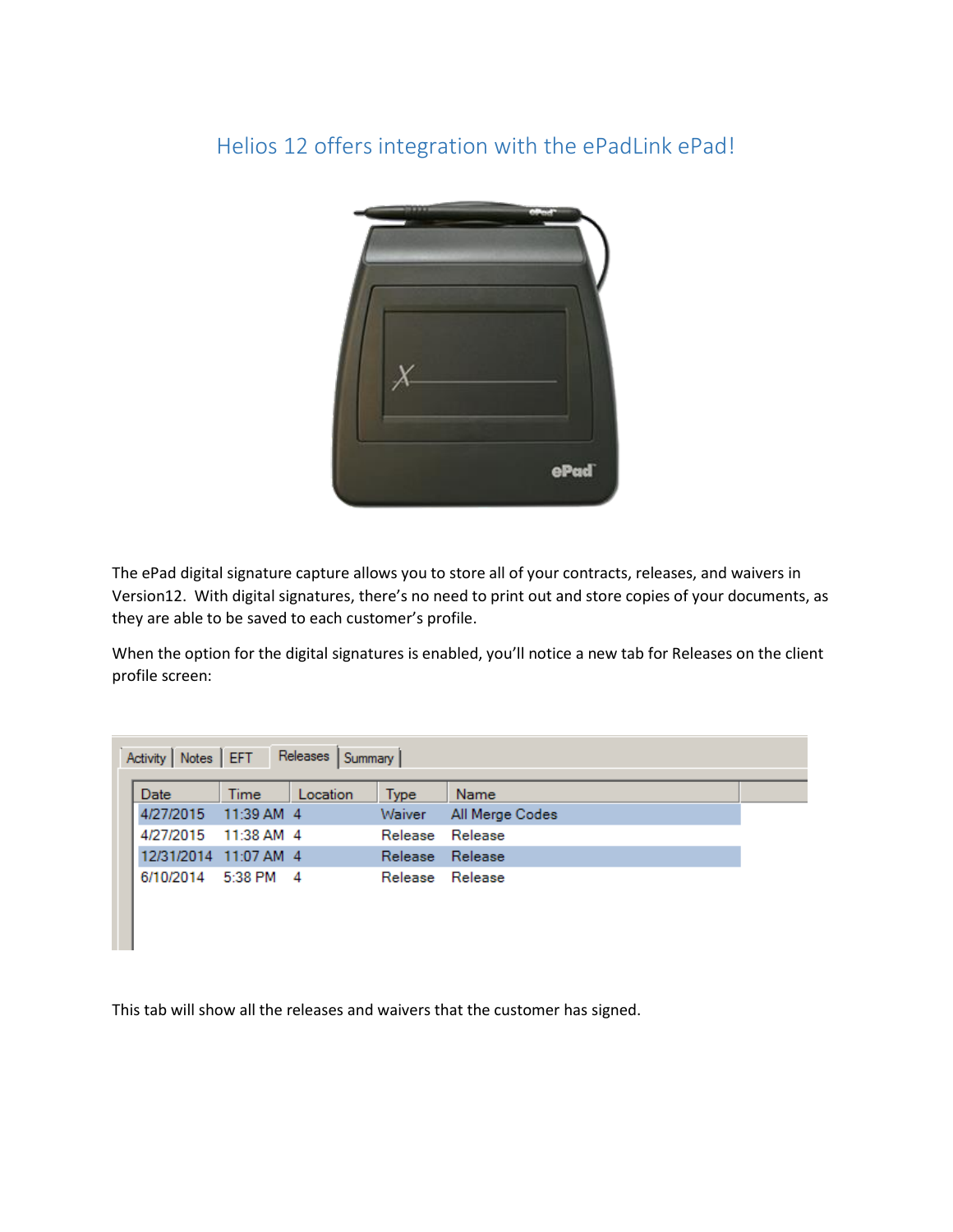Additionally, a new button for the contracts will appear on the EFT tab, allowing you to view EFT contracts.

| <b>EFT Contracts</b>         |      |          |                     |      |                        |                      |               | 区 |
|------------------------------|------|----------|---------------------|------|------------------------|----------------------|---------------|---|
| Date<br>4/27/2015 11:53 AM 4 | Time | Location | Name<br>3. Gold EFT |      | <b>Select Contract</b> | $\blacktriangledown$ | New<br>Upload |   |
|                              |      |          |                     | View |                        |                      | Close         |   |

When a customer needs to sign a document, all the cashier need to do is double click the signature box embedded in your document. The signature box looks like this:



When the cashier activates the signature capture, they will need to type the customer's name, and the customer will sign on the ePad.

|                                                 | <b>IntegriSign Desktop</b> |  |  |  |  |  |  |  |  |  |
|-------------------------------------------------|----------------------------|--|--|--|--|--|--|--|--|--|
|                                                 | -Signature Information:    |  |  |  |  |  |  |  |  |  |
|                                                 | greg gray <br>Signer Name: |  |  |  |  |  |  |  |  |  |
| ePad device initialized properly. Start signing |                            |  |  |  |  |  |  |  |  |  |
|                                                 | Cancel<br>Clear<br>OΚ      |  |  |  |  |  |  |  |  |  |
|                                                 |                            |  |  |  |  |  |  |  |  |  |

After the customer signs the document, the cashier will simply close Word, and click "yes" to save the document. Once the document is saved, it will upload in the background and appear on the customer's profile shortly.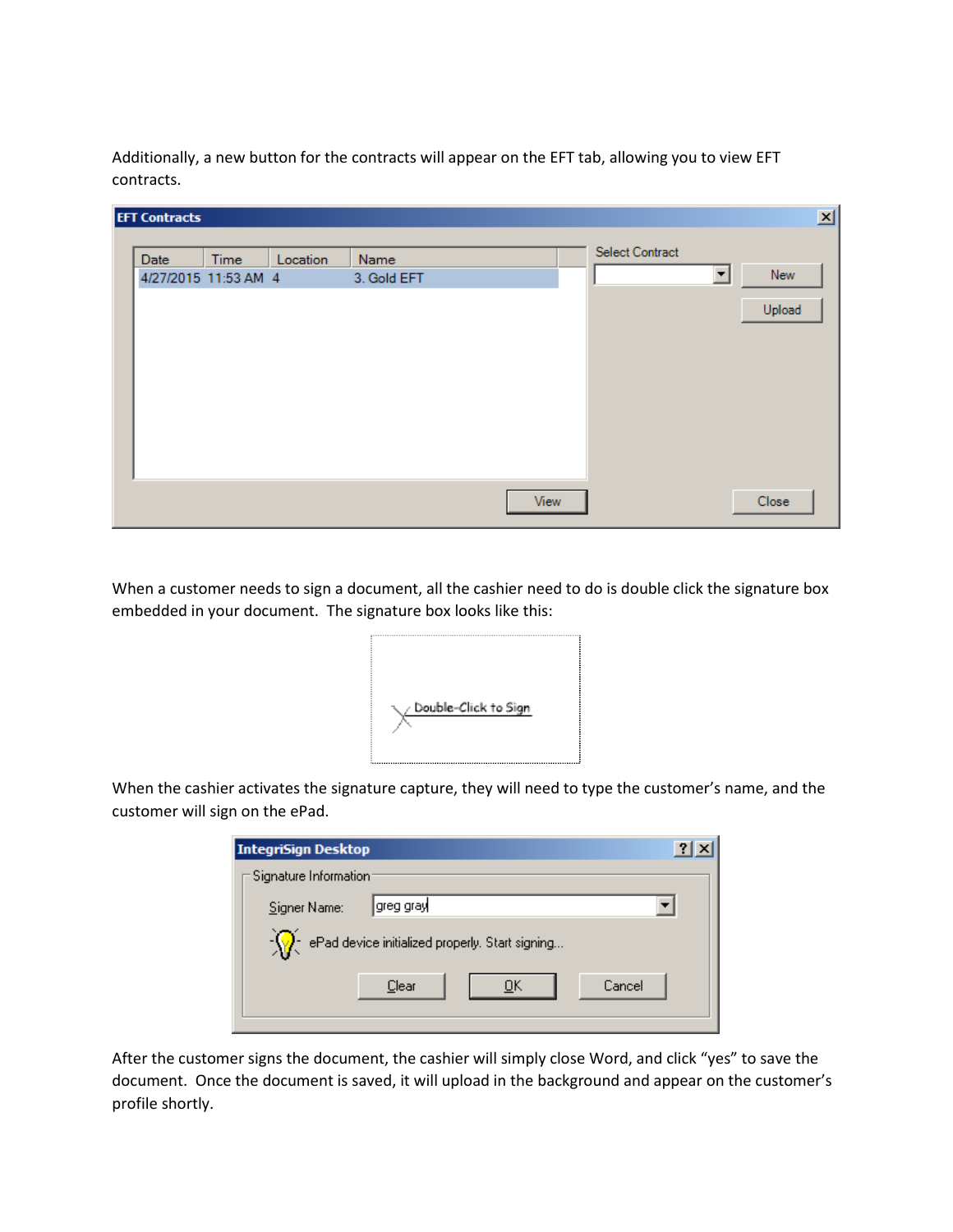## Creating your Digital Signature Templates

All of the Helios 12 templates are Word Documents. This allows you to use the powerful capabilities of Word, add signature fields wherever necessary, as well as simple plug-ins to pull client information into your documents.

To create your new Digital Templates, you will need to go to Settings->Templates. From here, you can rename your documents and the Edit button will launch Word for the selected template.

| <b>Edit Contract/Release Templates</b> |      |       |  |
|----------------------------------------|------|-------|--|
| Select Template                        | Name |       |  |
|                                        |      | Edit  |  |
| Release                                |      |       |  |
| I. Value EFT<br>2. Silver EFT          |      |       |  |
| 3. Gold EFT<br>4. Gold Plus EFT        |      | Close |  |
| 5. Platinum EFT                        |      |       |  |

Once Word opens, you can type or copy in whatever text you would like for your document. To pull information from Helios into your document, you will need to go to the ADD-INS tab at the top.

| WE H          | $5 - 0 =$ |                                 |        |                           |                   |          |        |      |         |
|---------------|-----------|---------------------------------|--------|---------------------------|-------------------|----------|--------|------|---------|
| <b>FILE</b>   | HOME      | INSERT                          | DESIGN | PAGE LAYOUT               | <b>REFERENCES</b> | MAILINGS | REVIEW | VIEW | ADD-INS |
| IntegriSign * |           | ⊟∉`à                            | Insert | Merge Tags   Client Num ~ |                   |          |        |      |         |
|               |           | Menu Commands   Custom Toolbars |        | Helios12 Merge Tags       |                   |          |        |      |         |

The Merge Tags option will allow you to insert the code to pull information such as first name, last name, address, EFT information, and many more options.

To add an embedded signature box, you simply need to click the signature box picture in the Custom Toolbars Add-In.